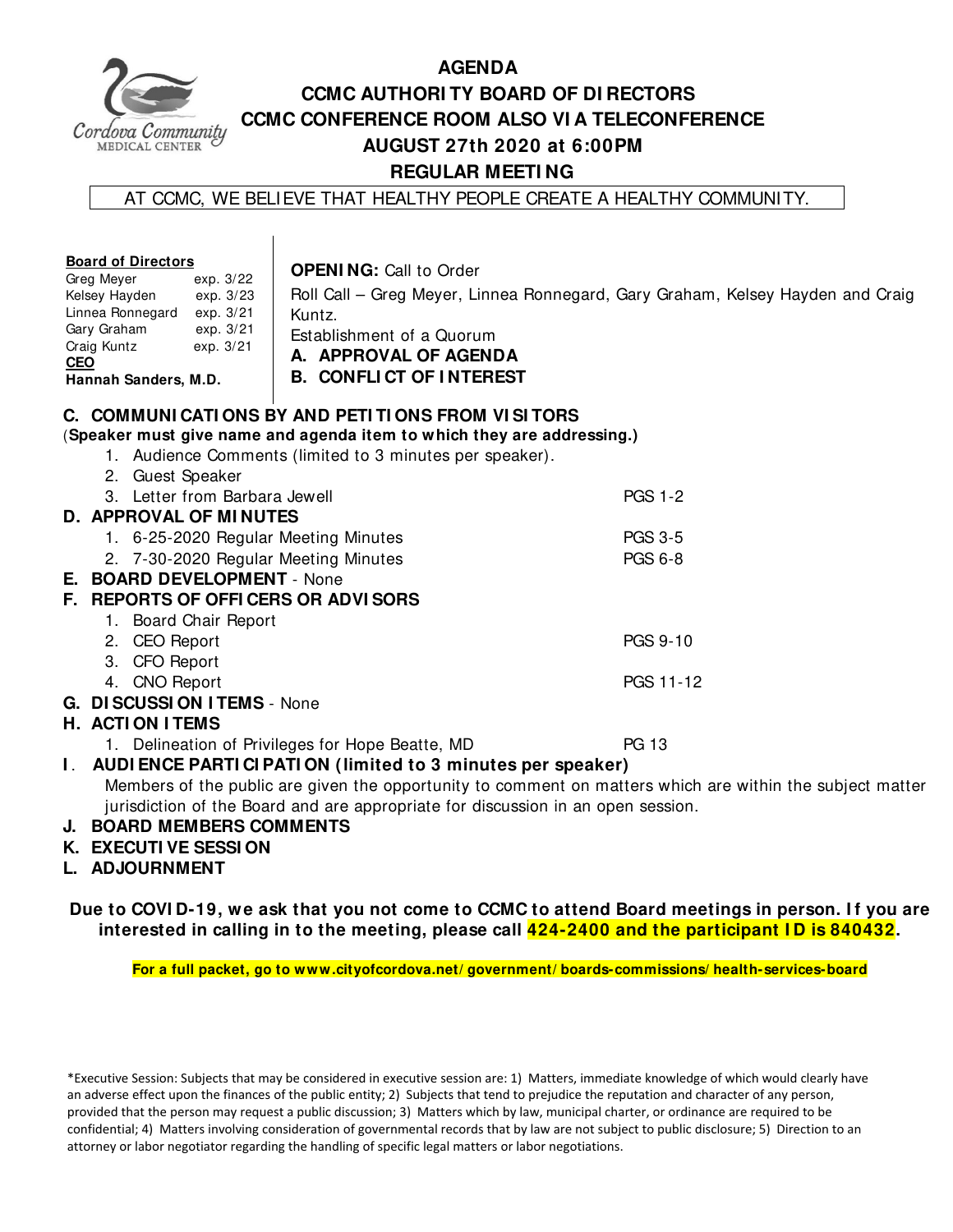From: Barb Jewell <jewell@ctcak.net> To: CCMCBoardSeatA@cdvcmc.com, CCMCBoardSeatB@cdvcmc.com, CCMCBoardSeatC@cdvcmc.com, CCMCBoardSeatD@cdvcmc.com, CMCBoardSeatE@cdvcmc.com Cc: hsanders@cdvcmc.com Sent: Tue, 07 Jul 2020 01:25:03 -0400 (EDT) Subject: Last Work session

Hospital Authority Board Members,

I appreciate that the Board held a public work session last week on the current conversation about the state of CCMC and NVE's collaboration. I appreciate the work to become more transparent about what is happening regarding the status of ownership of the hospital, and of the new Board Members work to learn more about the process and current status.

I am concerned that once again, no written information was provided; information that would have been helpful to the Board and to the public in general. Most members of the general public cannot be available at noon on a work day and as such have to rely on the written record, both to know what is going to be discussed (which often determines if they should attend) and what has been discussed. Hospital Board Minutes, like most board minutes, are often vague and limited in detail so written reports on the status of activities are the best way to communicate about progress on activities.

I was also grateful for Board Member Hayden's question about her role in the current environment. That is an important question for a publicly elected Board Member to constantly be asking themselves.

I am concerned with the Board Chair's answer. He stated that the Board member's role at this time is to be informed and aware. He stated that the City Council is in charge of all of this process and could disband the Hospital board at any time so the Hospital Board should just step back and take direction from the City Council. To my knowledge, the disbanding of the Hospital Authority Board would take place only under certain circumstances, such as the sale of the hospital. I do not have a complete understanding of this however, I do not believe that it could take place simply because the City Council disagrees with the actions of the Hospital Authority Board. The Hospital Authority Board is elected by the community in a public process and was set up that way because the City did not want to be the Governing Board. I would encourage you to explore these issues. In addition, I expect that my elected public officials not only work to be informed about the issues but to inform the conversation and to advocate for the best interest of the institution they are elected to represent. Balancing the budget is the City Council's responsibility. Advocating for CCMC and the patients CCMC serves (basically the whole community) is the Hospital Authority Board's responsibility.

#### A couple of other points:

CCMC is already a part of the Pharmacy 403B plan. It is what allowed CCMC to operate the pharmacy with a profit and why Scott pursued establishing the pharmacy within the hospital.

Ilanka seems to have just as much difficulty obtaining qualified providers so I am not sure that there is a specific benefit IHS provides in terms of recruiting providers. I have heard that there is a benefit but I have not seen it actually happen. Again another issue to be explored and ensured in any negotiations.

While I have heard a lot about NVE and IHS establishing the value of the hospital, I am wondering what the city's appraisal indicates. The Board Chair used a real estate analogy during the work session. While I do not agree that this is akin to a real estate deal (CCMC is a public asset including both physical property and business assets), if I am selling my house, I do not rely on the purchasers'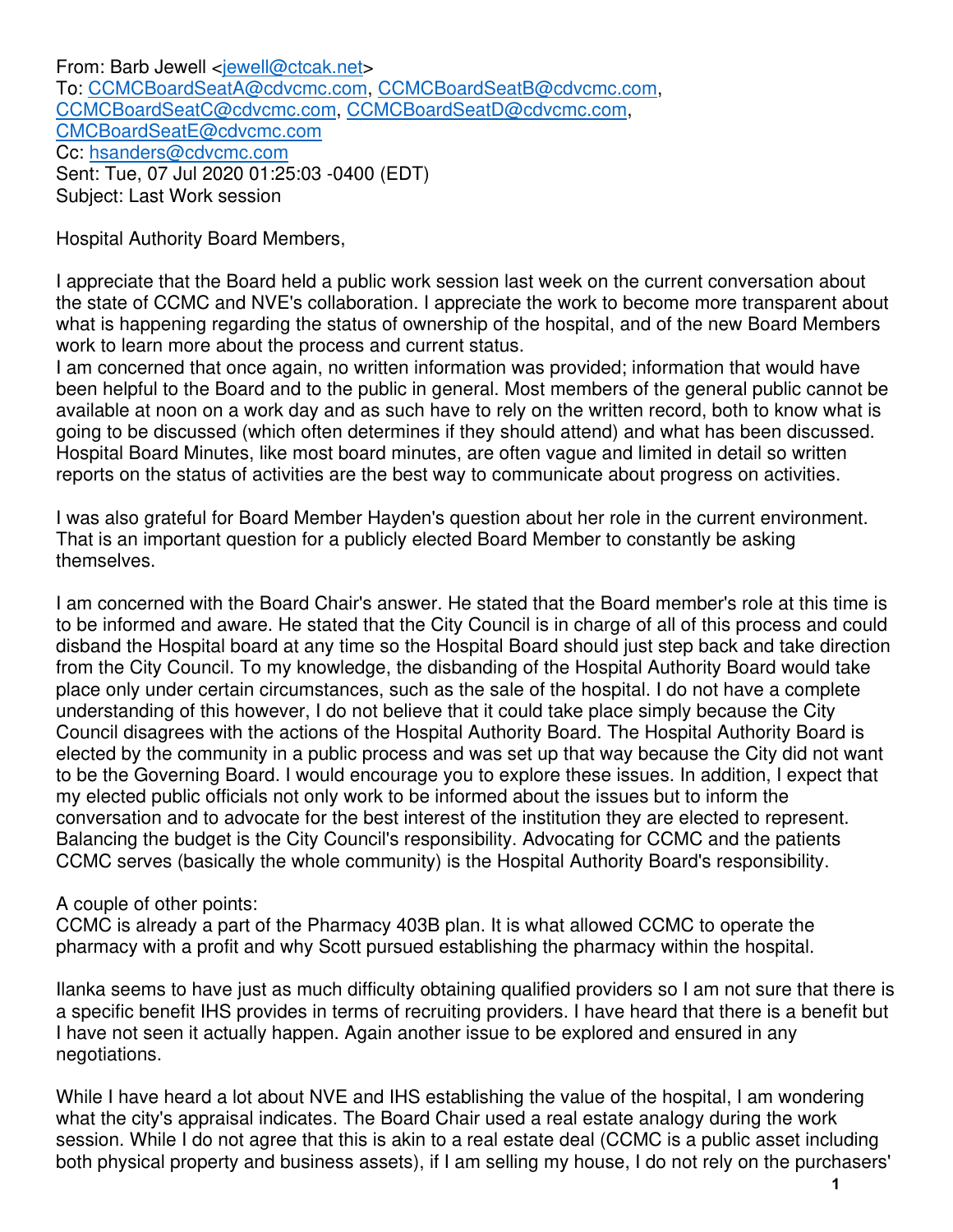determination of value but have obtained an independent appraisal as well as comps to set my price. If there has been a determination, it seems that the Board and the public should be made aware of the process for that determination and the value.

I do not know the answer to whether or not the sale of CCMC is the best answer, or if some collaboration between the City and the Native Village of Eyak would be the best answer. What I am concerned about is the lack of transparency, the lack of information and the lack of the big picture questions in the conversation. I urge the Board to be asking the question: How do we ensure the best quality of care and the best access to quality health care for Cordovans for the next 100 years? That is the question I wish the Board as a whole was asking at this time.

Thank you for your service.

Barb Jewell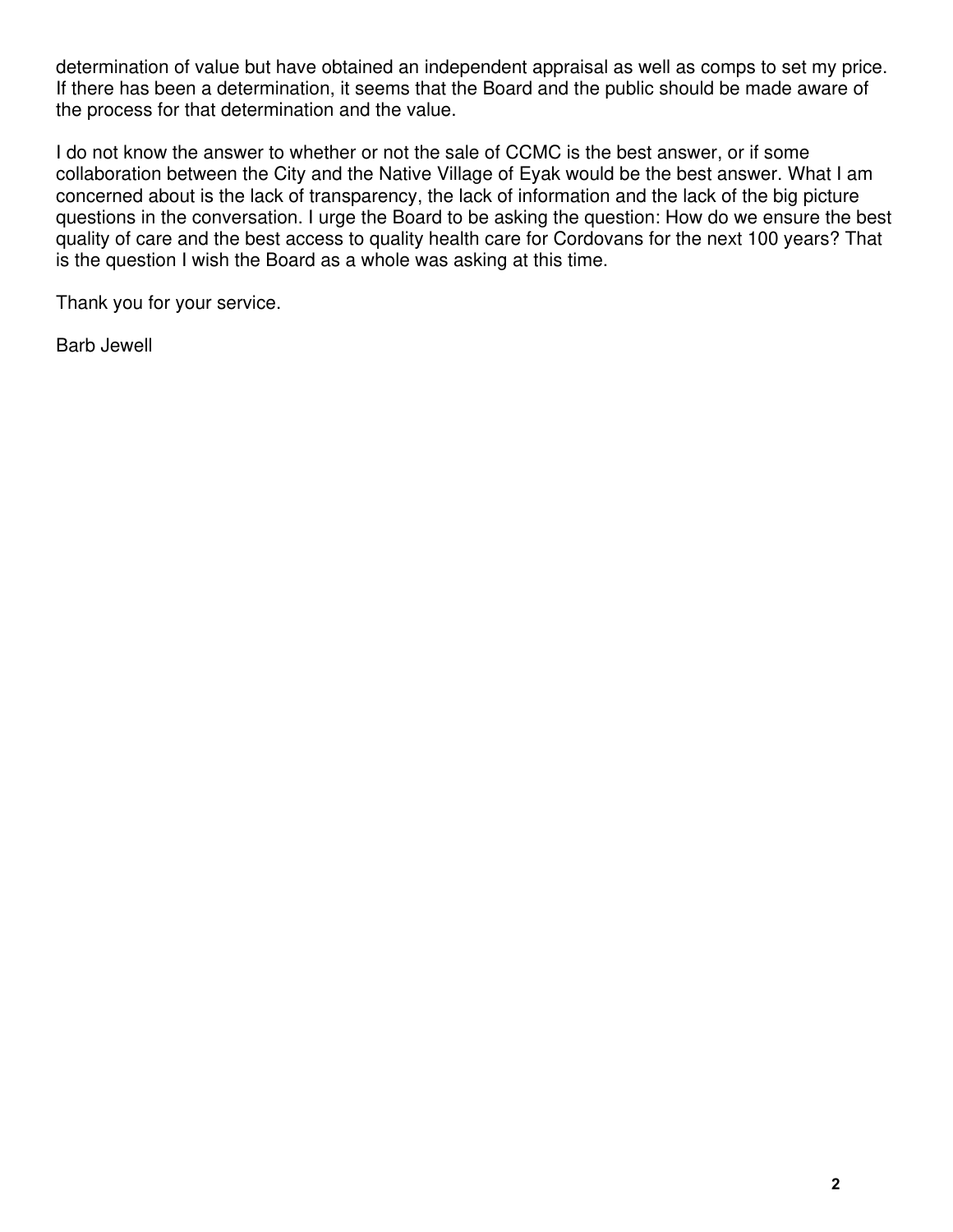# **Minutes CCMC Authority – Board of Directors CCMC Admin Conference Room June 25, 2020 at 6:00pm Regular Meeting**

#### **CALL TO ORDER AND ROLL CALL –**

 **Greg Meyer** called the Board Meeting to order at 6:00pm.

Board members present: **Greg Meyer, Linnea Ronnegard, Craig Kuntz, and Kelsey Hayden (arrived at 6:05pm).** 

**A quorum was established.** 3 members present.

CCMC staff present: Dr. Hannah Sanders, CEO; Kelly Kedzierski, CNO; Eric Price, CFO; Tamara Russin, Director of Ancillary Services; Mariesa Woods, Business Office Manager; Barb Jewell, Behavioral Health Program Manager, Vivian Knop, Materials Management, Kim Wilson, Human Resources Manager and Faith Wheeler-Jeppson, Executive Assistant to the CEO.

#### **A. APPROVAL OF AGENDA**

**M/ Kuntz S/ Ronnegard** "I move to approve the Agenda as amended." **Meyer - yea, Kuntz - yea, Ronnegard - yea, Hayden - absent, Graham - absent 3 yeas, 0 nay, 2 absent; Motion passed.** 

#### **B. CONFLI CT OF I NTEREST** ~ None

## **C. COMMUNI CATI ONS BY AND PETI TI ONS FROM VI SI TORS**

- 1. Audience Comments ~ None
- 2. Guest Speaker ~ None

#### **D. APPROVAL OF MI NUTES**

1. **May 28, 2020 Regular Meeting Minutes M/ Kuntz S/ Ronnegard** "I move to approve the May 28, 2020 Regular Meeting Minutes."

**Meyer - yea, Kuntz - yea, Ronnegard - yea, Hayden - yea, Graham – absent** 

#### **E. BOARD DEVELOPMENT** ~ None

# **F. REPORTS OF OFFI CERS and ADVI SORS**

- 1. Board Chair report I would like to see if we have something that we can send out to the donors as a formal Thank You. I have been meeting with Bert pretty regularly, let me know if you guys want to have a Worksession so I can get you up to speed on what's going on.
- 2. CEO Report Dr. Sanders reported that her CEO report is in the packet and she is happy to answer any questions the Board might have for her. She thanked Greg for the suggestion on the Thank You, and Dr. Sanders let him know that we have cards and pictures. Our staff has huge lists of task that their already taking care of and task saturation is something that I want to take a look at. **3**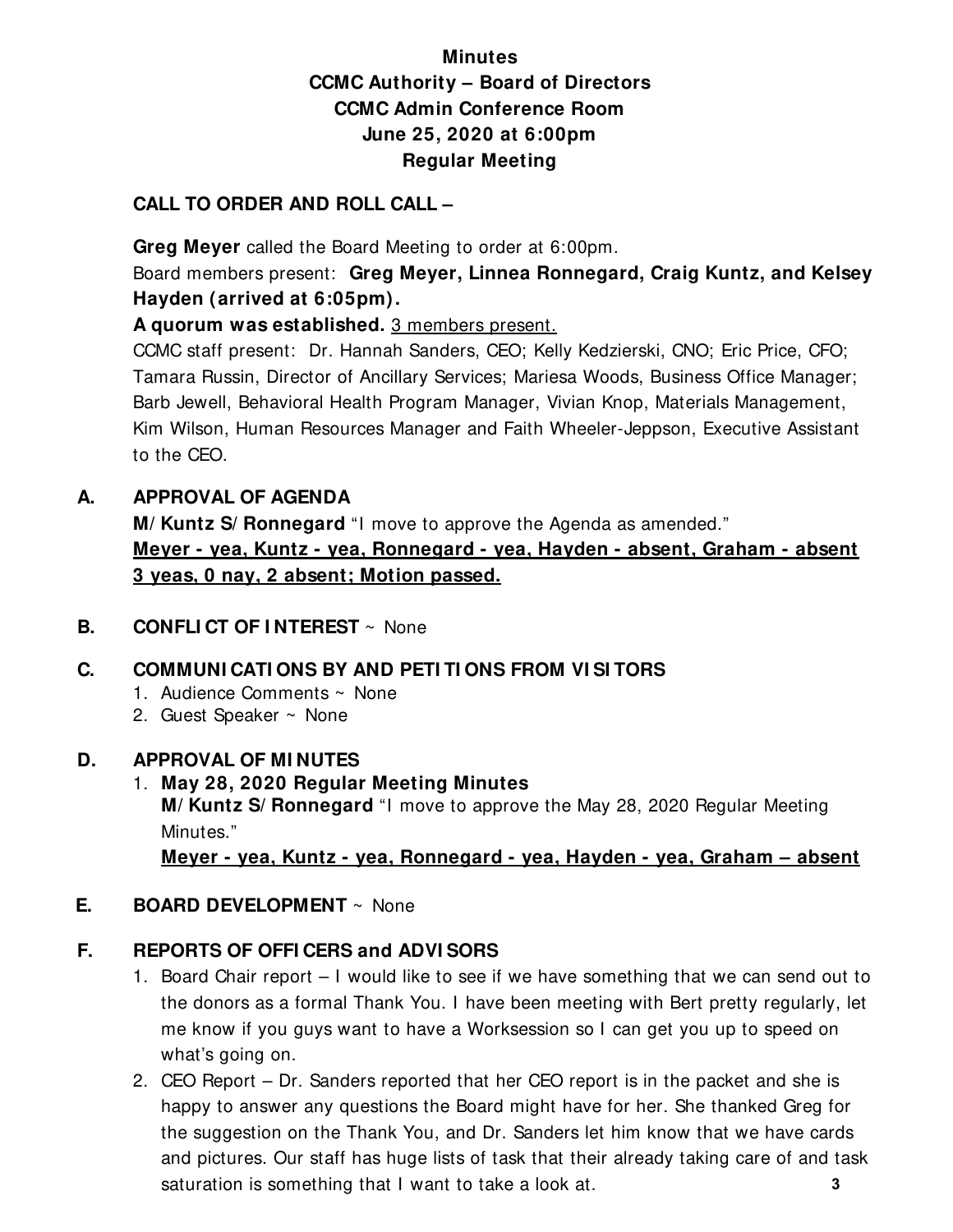- 3. CFO Report Eric stated that everyone has his report, he highlighted a few things on page 6 and 7. We are going through some more transition, our Business Office Manager has resigned and is done this week, so we will be posting that position again in the next 90 days or so. Also, last month there were quite a few questions on the collections policies, in the month of May we added two new charge codes so you'll start seeing those adjustments on the balance sheet more in July and August.
- 4. CNO Kelly reported that her reports are in the packet and she is available to answer any questions the Board may have for her. We have a few more travelers on staff, we need to be prepared in the event that COVID erupts in Cordova.

## **G. DI SCUSSI ON I TEMS**

## 1. Board Communication Policy

Dr. Sanders reported that there is a copy of the original CCMC Board Communications Policy in the packet for reference should the Board decide that they would like to draft a Board Communications Policy, this may give some language to start from.

#### 2. COVID Response

Dr. Sanders reported that since Covid has started we've put this in as a placeholder in our meetings. The City EOC and the Medical Response Team has been updating the community. Everyone is aware that currently we have three active cases, it looks like it is very contained so it will be a very small issue at Ocean Beauty. There isn't anything pending from the COVID side of things.

## **H. ACTI ON I TEMS**

## **1. COVI D Preparation Capital Projects Section 1**

**M/ Hayden S/ Ronnegard** "I move that the CCMC Authority Board of Directors approve the COVID Preparation Capital Projects Section 1 for a total of \$308,161.31."

# **Meyer - yea, Kuntz - yea, Ronnegard - yea, Hayden - yea, Graham - absent 4 yeas, 0 nay, 1 absent; Motion passed.**

## **2. COVI D Preparation Capital Projects Section 2**

**M/ Kuntz S/ Hayden** "I move that the CCMC Authority Board of Directors approve the COVID Preparation Capital Projects Section 2 for a total of \$650,000."

## **Meyer - yea, Kuntz - yea, Ronnegard - yea, Hayden - yea, Graham - absent 4 yeas, 0 nay, 1 absent; Motion passed.**

## **3. COVI D Preparation Capital Projects Section 3**

**M/ Hayden S/ Ronnegard** "I move that the CCMC Authority Board of Directors approve the COVID Preparation Capital Projects Section 3 for a total of \$247,000."

## **Meyer - yea, Kuntz - yea, Ronnegard - yea, Hayden - yea, Graham - absent 4 yeas, 0 nay, 1 absent; Motion passed.**

# **I . AUDI ENCE PARTI CI PATI ON**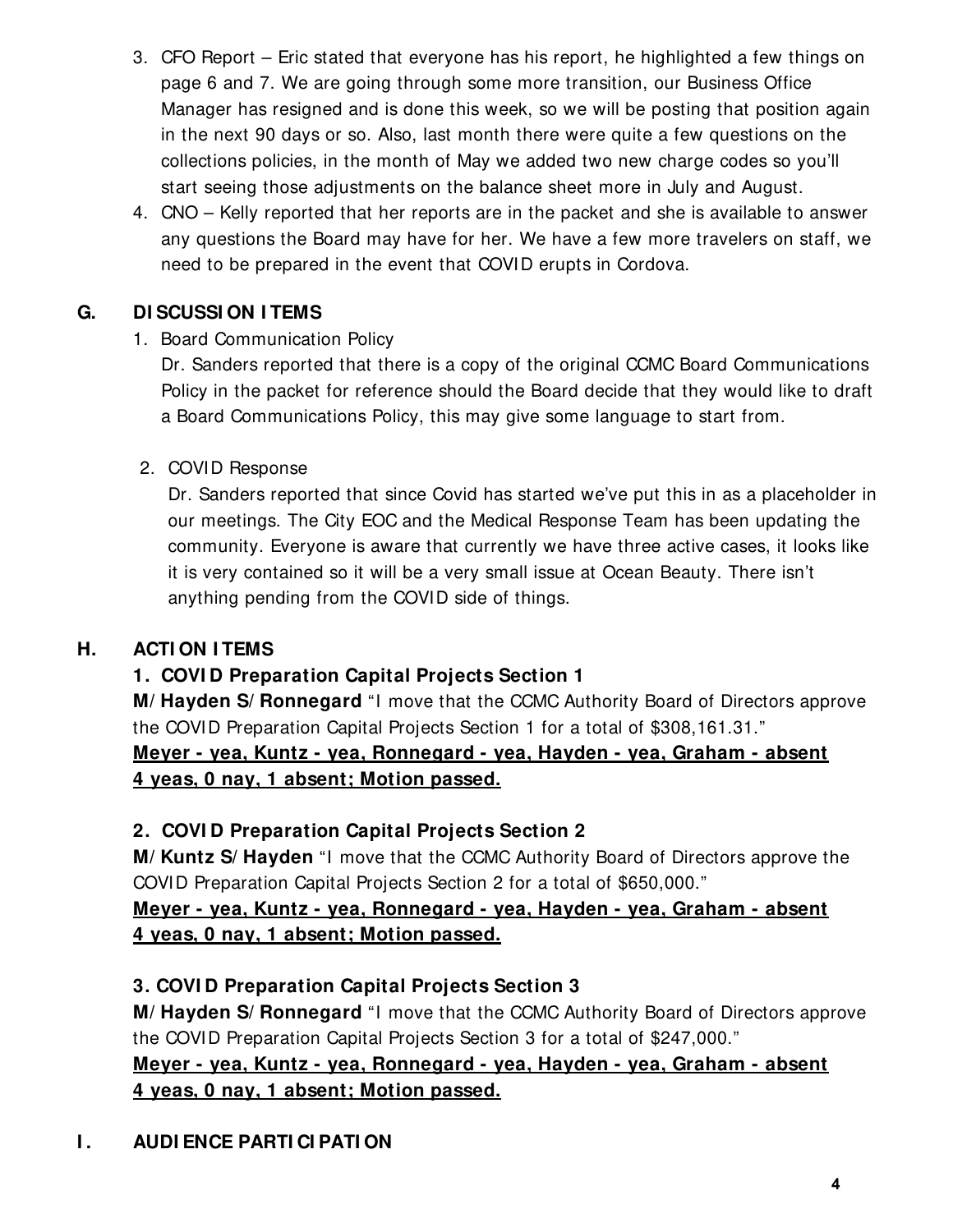## **J. BOARD MEMBERS COMMENTS**

**Meyer –** Email Faith if you would like to have a Worksession and tell her what your availability is. Other than that, thank you, thank you, thank you.

**Ronnegard –** Thank you everybody

**Kuntz –** Thank you for all of your hard work.

**Hayden** – Great to have good projects at the hospital and everyone is working so hard and it has not gone unnoticed. And Greg, I would be interested in having a Worksession.

# **K. EXECUTI VE SESSI ON**

# **1. Randall Draney I ncentive Compensation**

6:45pm **M/ Kuntz S/ Ronnegard** to go into Executive Session for matters, immediately knowledge of which would clearly have an adverse effect upon the finances of the public entity such as Randall Draney's Incentive Compensation.

## **L. ADJOURNMENT**

**M/ Hayden S/ Ronnegard** "I move to adjourn"

**Greg Meyer** declared the meeting adjourned at 7:15pm.

**Prepared by: Faith Wheeler-Jeppson**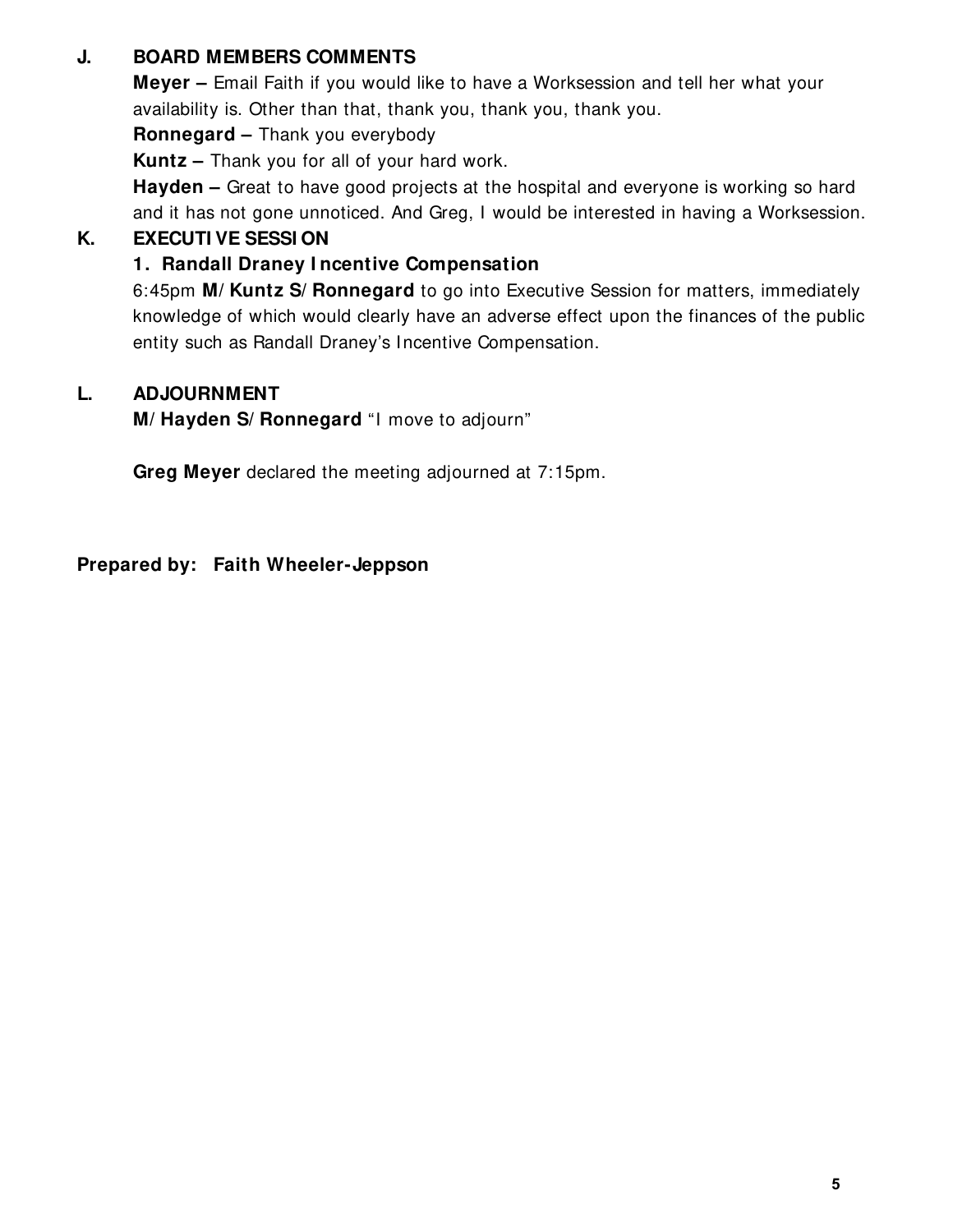# **Minutes CCMC Authority – Board of Directors CCMC Admin Conference Room July 30, 2020 at 6:00pm Regular Meeting**

## **CALL TO ORDER AND ROLL CALL –**

 **Greg Meyer** called the Board Meeting to order at 6:00pm.

Board members present: **Greg Meyer, Linnea Ronnegard, Craig Kuntz, and Kelsey Hayden.** 

**A quorum was established.** 4 members present.

CCMC staff present: Dr. Hannah Sanders, CEO; Kelly Kedzierski, CNO; Eric Price, CFO; Tamara Russin, Director of Ancillary Services; Barb Jewell, Behavioral Health Program Manager, and Faith Wheeler-Jeppson, Executive Assistant to the CEO.

#### **A. APPROVAL OF AGENDA**

**M/ Kuntz S/ Hayden** "I move to approve the Agenda as amended." **4 yeas, 0 nay, 1 absent; Motion passed.** 

#### **B. CONFLI CT OF I NTEREST**

- **1.** Craig Kuntz disclosed that he had had a phone conversation with Barb Jewell about CCMC strategic planning.
- **2.** Kelsey Hayden disclosed that she had had a phone conversation with Barb Jewell as well.

## **C. COMMUNI CATI ONS BY AND PETI TI ONS FROM VI SI TORS**

- 1. Audience Comments ~ None
- 2. Guest Speaker ~ None

## **D. APPROVAL OF MI NUTES** ~ None

## **E. BOARD DEVELOPMENT**

1. A three page document from Trustee Insights on what the board's role is in crisis recovery. The highlights spoke to fostering healing, focusing on safety and quality, expressing gratitude, ensuring an appropriate assessment of the organizations response to the crisis, rebuilding community trust and confidence, support the work toward financial recovery, leverage community connections for philanthropic donations, and advocating again and again.

# **F. REPORTS OF OFFI CERS and ADVI SORS**

- 1. Board Chair report Greg stated that he doesn't have anything to report, I am looking at the packet and see that you all are hard at work and we appreciate it.
- 2. CEO Report Dr. Sanders report is in the packet, a few highlights from the report are: in regards to the Strategic Plan covid has been occupying our minds and it has also created an opportunity for change and how we can adjust some of our services. As you all have heard by now, we had our unannounced covid infection control survey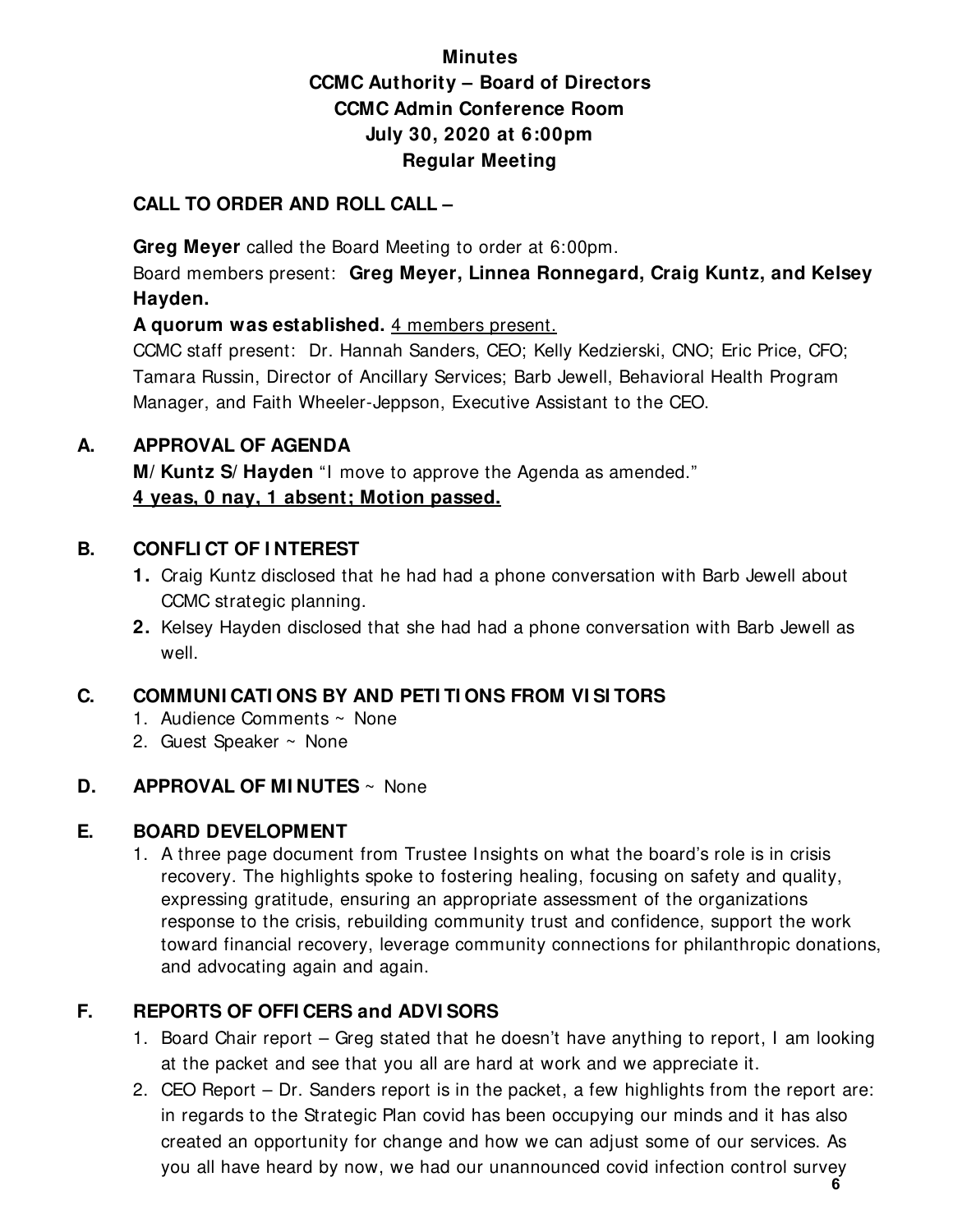and our surveyor Mary didn't identify anything that put us out of compliance. I am very proud of the staff for that. Our Facilities group that's Malvin, John, and Jeff have really stepped up to the plate this year. They have helped the city and they've helped us to develop alternate care sites including the little chapel, all while still doing everything else that they do to keep our building functioning.

3. Medical Director Report – I will be mentoring Dr. Gloe into the Medical Director role after he gets here and gets familiar with our systems. And Dr. Woelk is the Trauma Director.

The Board and Dr. Sanders had a conversation regarding the COVID supply chain, testing equipment, our current level of covid resources, striving for a Level 4 Trauma Certification and the ACS phone upgrade.

- 4. CFO Report Eric reported that there were a bit of challenges getting the financials out this month. We went through accounts over 12 months and adjusted them. Eric reported his findings as to the main causes for non-payment. Greg suggested that at some point we should take a look at our Charity and Bad Debt.
- 5. CNO Report Kelly reported that her reports are in the packet, and that she is available to answer question that they may have.
- 6. Ancillary Services Quarterly Report Tamara reported that then Clinic numbers appear to be down about 20% . But the Clinic is still able to offer the services that school aged kids may need, we are sending out letters to our regular patients so that they're aware. The Lab has been a very busy place lately as you can well imagine there is lots and lots of testing going on. And the upgrade in Radiology to digital has been completed.
- 7. Sound Alternatives Quarterly Report Barb reported that her quarterly report is in the packet. A few additional items to mention is that our temporary clinician arrives in a week, she is currently in isolation and completing on-line training. I also wanted to say that I appreciate the boards efforts to approve the privileges for the doctors from Alaska Regional, those folks are newly contracted to provide Telepsychiatry out-patient and in the ER as needed.

## **G. CORRESPONDENCE** ~ None

**H. DI SCUSSI ON I TEMS** ~ None

# **I . ACTI ON I TEMS**

# **1. Delineation of Privileges for Paul Gloe I I I , MD**

**M/ Hayden S/ Ronnegard** "I move that the CCMC Authority Board of Directors approve the Delineation of Privileges for Paul Gloe III, MD as presented."

**Meyer - yea, Kuntz - yea, Ronnegard - yea, Hayden - yea, Graham - absent 4 yeas, 0 nay, 1 absent; Motion passed.** 

**2. Delineation of Privileges for Andrew Moran, MD**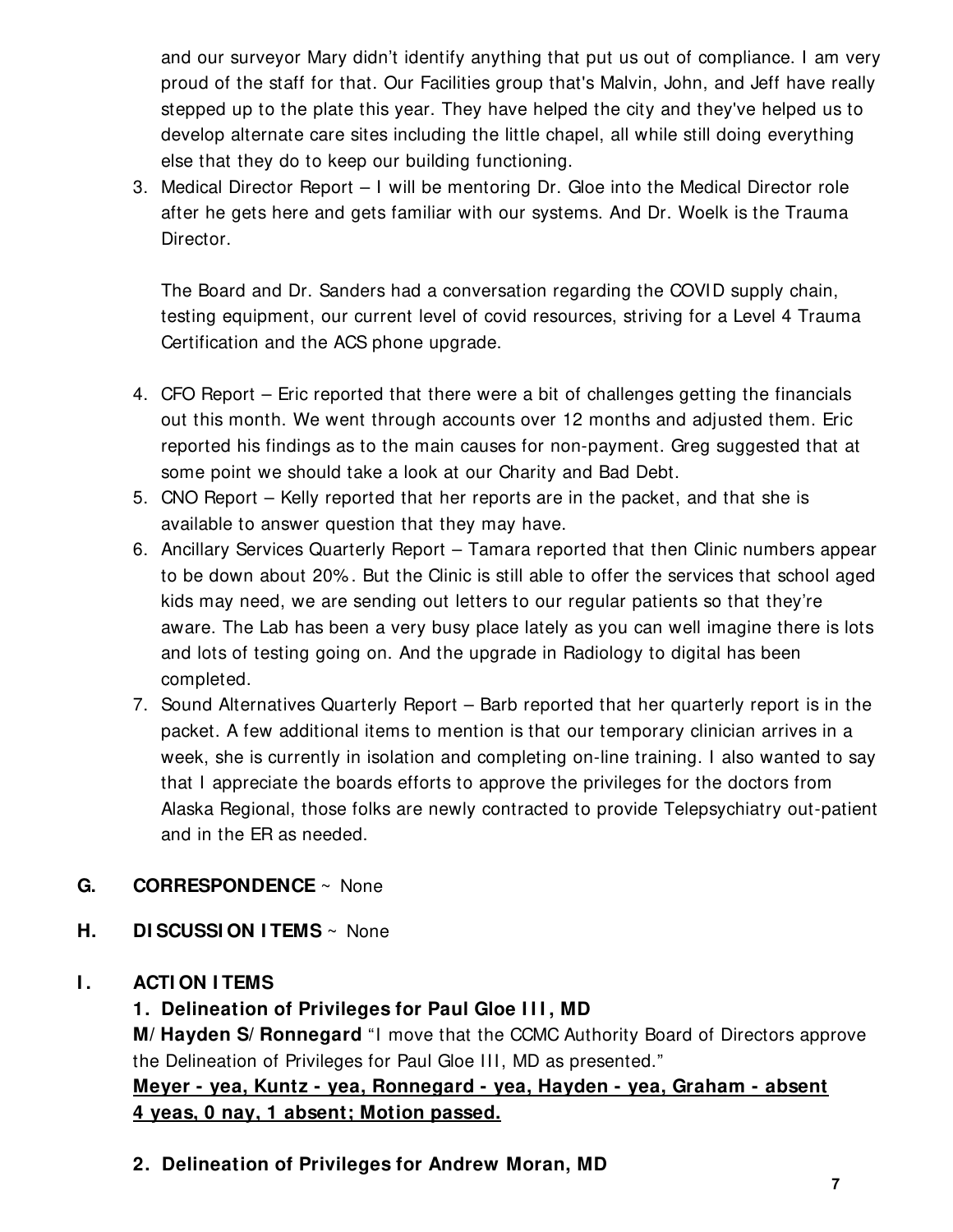**M/ Kuntz S/ Hayden** "I move that the CCMC Authority Board of Directors approve the Delineation of Privileges for Andrew Moran, MD as presented."

# **Kuntz - yea, Ronnegard - yea, Hayden - yea, Meyer - yea, Graham - absent 4 yeas, 0 nay, 1 absent; Motion passed.**

## **3. Delineation of Privileges for Alaska Regional Telehealth**

**M/ Hayden S/ Ronnegard** "I move that the CCMC Authority Board of Directors approve the Delineation of Privileges for Kevin Carmen, MD; Christine Charles, MD; Michelle Denault, MD; Venkata Diddi, MD; Suzanne Newman, MD; Stefani Parrisbalogun, MD; Sara Peuning, MD; Ali Samee, MD; Michele Siegele, MD; Ashley Smith, MD; and Daron Watts, MD as presented."

#### **Ronnegard - yea, Hayden - yea, Meyer - yea, Kuntz - yea, Graham - absent 4 yeas, 0 nay, 1 absent; Motion passed.**

#### **J. AUDI ENCE PARTI CI PATI ON**

**Barb Jewell** 2.2 Mile Whitshed Road read an email aloud that she had previously sent to the Board members.

The Board thanked Barb Jewell for writing the letter.

#### **K. BOARD MEMBERS COMMENTS** ~ None

**L. EXECUTI VE SESSI ON** ~ None

#### **M. ADJOURNMENT**

**M/ Kuntz S/ Ronnegard** "I move to adjourn"

**Greg Meyer** declared the meeting adjourned at 7:01pm.

**Prepared by: Faith Wheeler-Jeppson**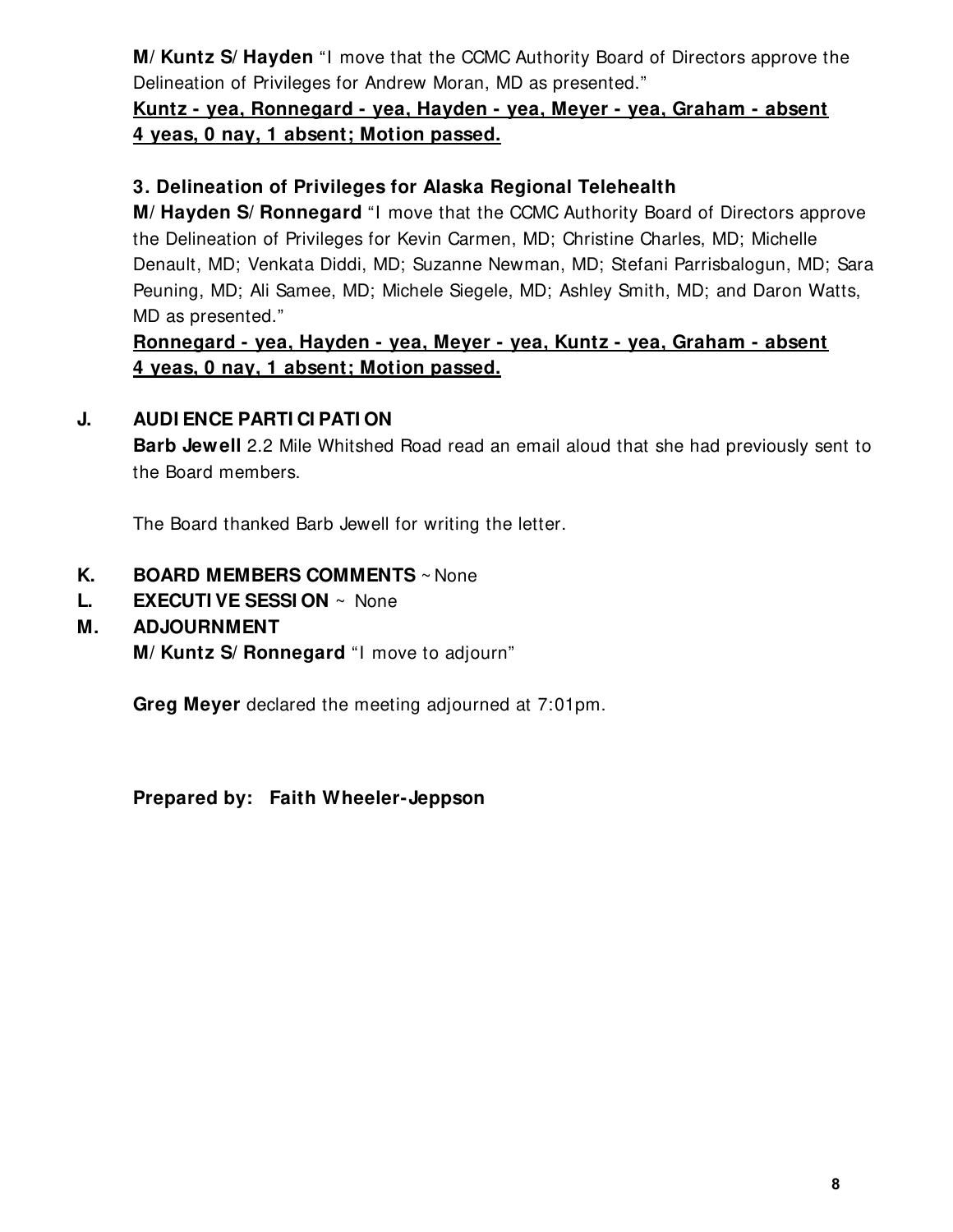#### **CEO Report Board Meeting August 2020**

CCMC continues to work hard to support the community of Cordova. We have officially changed our name from Cordova Community Hospital to Cordova Community Medical Center. This historic name change that was not officially recorded, has impacted several departments in our facility for many years. At some point multiple DUNS numbers were generated (one with each name). This has prevented us from being able to register the CCMC named DUNS with SAM.gov and thus has impacted our ability to obtain federal grants. The name discrepancy has created errors between commercial and federal payers which ultimately results in some claims not being paid. We are putting time and effort into correcting these discrepancies to ultimately improve our funding and billing our processes, which will enable us to have improved hospital finances.

#### **Services**:

LTC: we continue to monitor pandemic risk and regulatory guidance to ensure LTC resident safety.

ER/ Hospital: Volumes decreased from previous years likely due pandemic and change in personal behaviors as well as the presence of nurse practitioners at fish processing plants.

Clinic: We are working to get back to school physicals completed. Planning for how to provide care going into the fall respiratory illness setting in the setting of the pandemic. We are also planning for flu immunization clinics to help minimize risk of flu this fall.

Sound Alternatives: We are continuing to see patients via tele service. Starting to plan for continued operations in the future to offer both in-person and remote tele services.

Occupational therapy: This is a line of service that we previously had and are working to redevelop. We are looking to hire an occupational therapist that can work with our acute, LTC and outpatients in the community.

#### **Quality**:

We recently got notification that Vivian Knop has been awarded the 2020 Quality Safety Frontline Staff award. This award recognizes an individual or team at an Alaska hospital or nursing home that has demonstrated above and beyond safety-related performance in the workplace.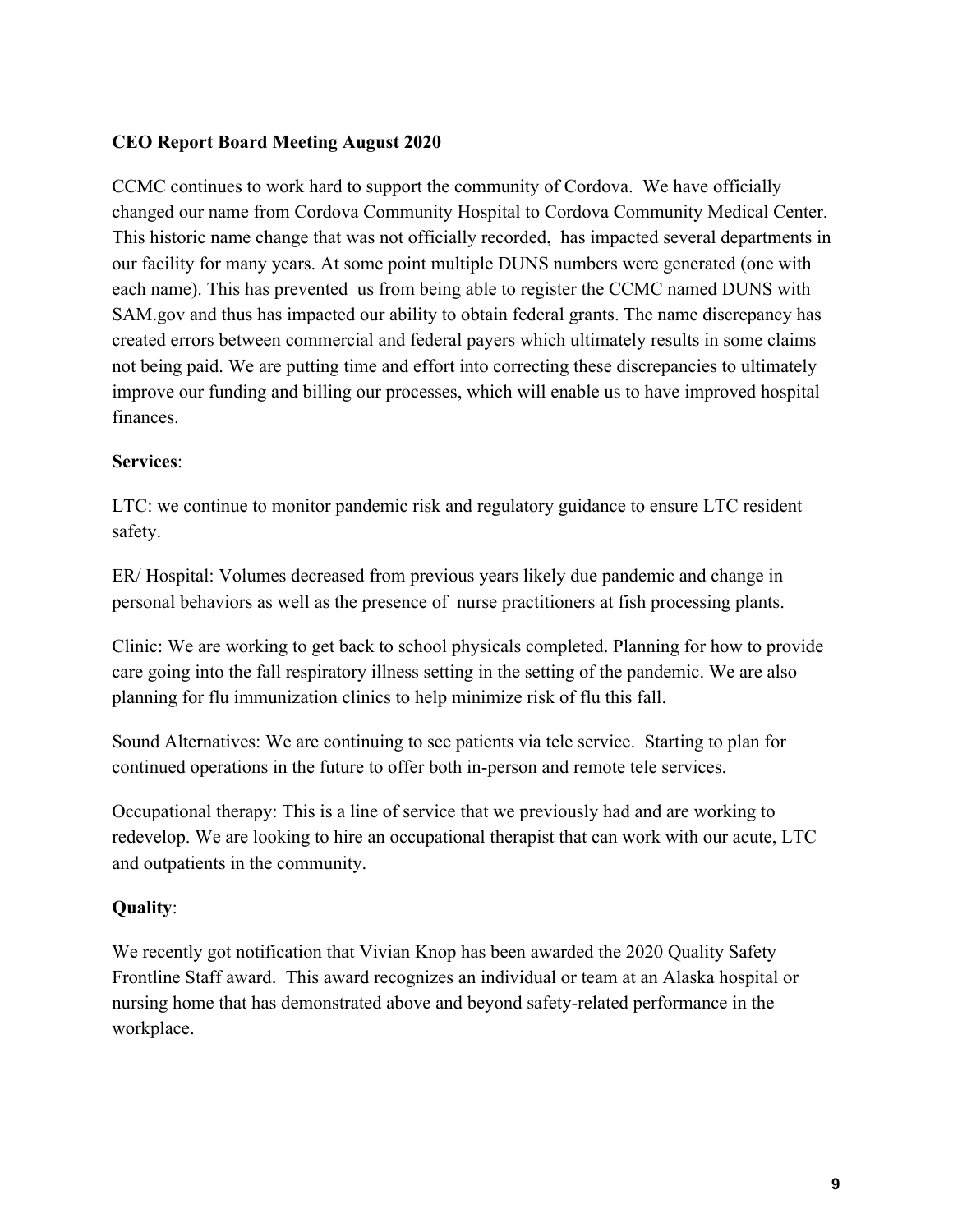#### **CCMC Covid Response:**

Tamara Russin has led the clinical team that includes Olivia Moreno, Christinne Esguerra, Laura Henneker and often Gladah Hicks. This team has pivoted to telehealth and car visits to protect our patients and our staff during the pandemic. Tamara has also worked behind the scenes for testing. She has helped to create a seamless and incredible easy process for the community to obtain testing. Tamara has developed and created Covid policy for the clinic and telehealth. She has always put incredible effort into supporting our hospital and maintained a sense of calm and composure that our facility has needed during this time.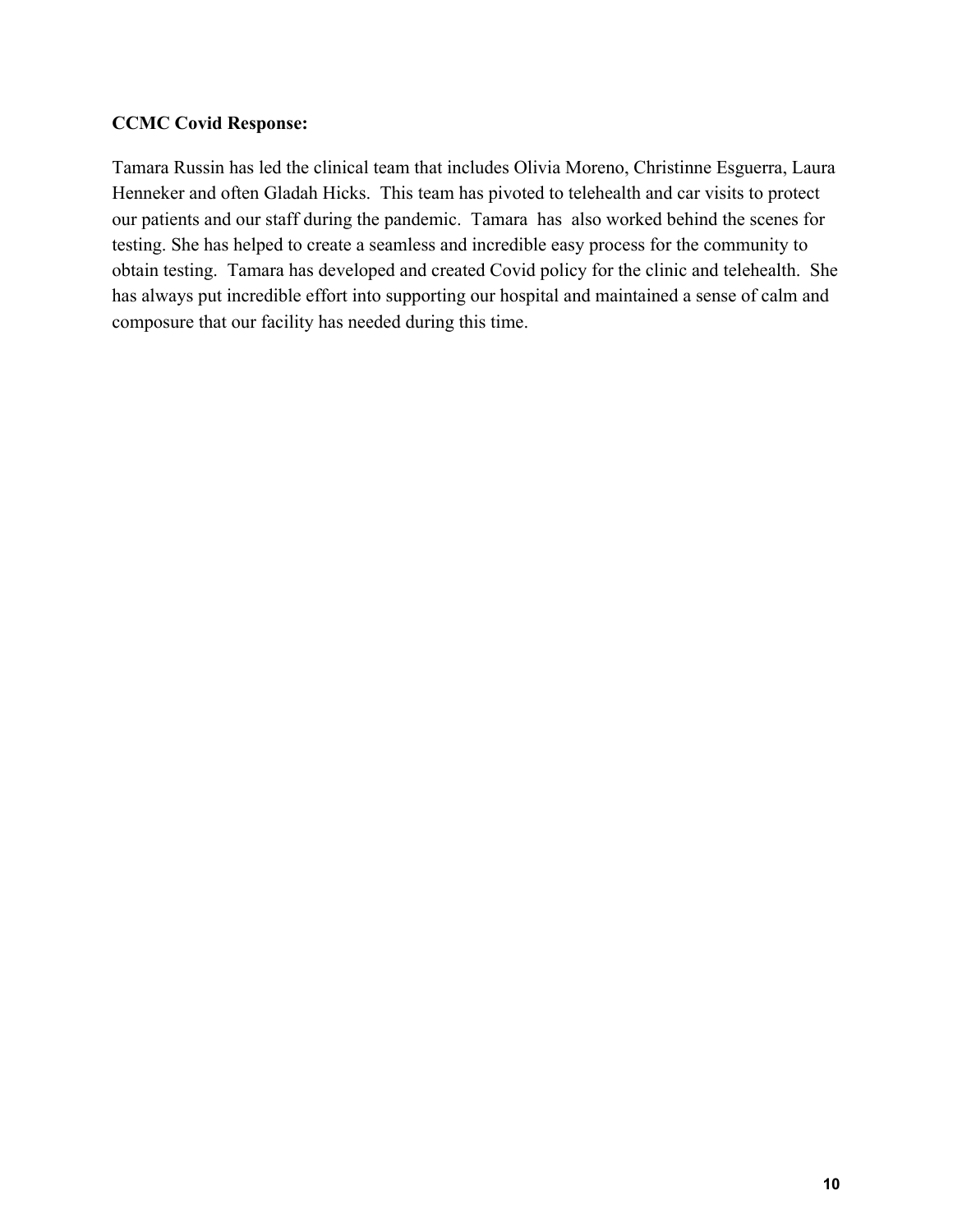To: CCMC Authority Board of Directors From: Kelly Kedzierski, RN RE: August 2020 Nursing Update

- Staffing:
	- We have 4 permanent nursing staff and 5 traveler nurses.
	- We had a slight delay due to COVID-19 but we are still hoping to be able to get the C.N.A. class participants some clinical hours so they are ready to take their board exam.
- Census:
	- LTC census is 10. Currently, we have 0 swing beds occupied.
- The ongoing challenges:
	- One of the biggest challenges as of now is visitation for the LTC residents and their families. Unfortunately in person visits have not resumed yet here at CCMC because of COVID-19, and we will continue to follow the CMS guidelines on this. We are balancing safety with connection and making every effort to keep families connected. We are taking the residents out for rides for visits with loved ones. The residents enjoy seeing their loved ones through the window of the van, as well as through Zoom meetings, Face time calls, and hearing their loved ones voices through regular phone calls as well.
	- We have added patient observers to the LTC side.

Kelly Kedzierski, RN

CNO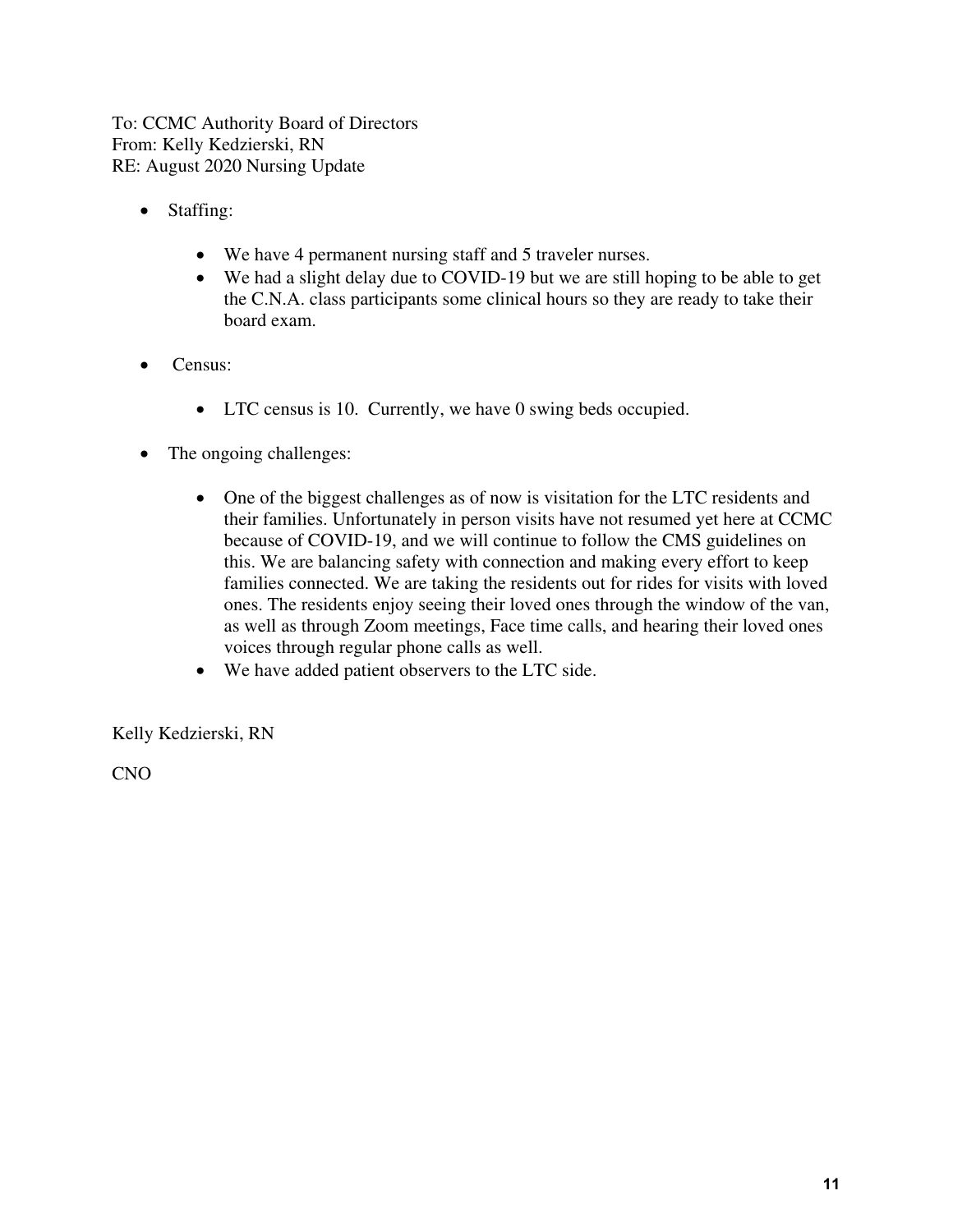To: CCMC Authority Board of Directors From: Kelly Kedzierski, RN RE: August2020 Quality Improvement Report

#### **Quality Improvement**

The CCMC team is continuously and consistently working hard to build a healthcare system that focuses on keeping our community healthy, provides appropriate and timely access to excellent healthcare, and provides the right care, at the right time, in the right place, all the while promoting focused improvement.

The last Quality meeting was held on June  $15<sup>th</sup>$ , 2020 where we discussed:

- Working on Process Improvement Projects in each department.
- Environmental services personnel are actively and aggressively cleaning floors, walls, door handles, and all high touch surface areas throughout the entire building.
- Being Survey Ready
- Environmental Care rounds ongoing

Our next Quality meeting will be held on August 26, 2020.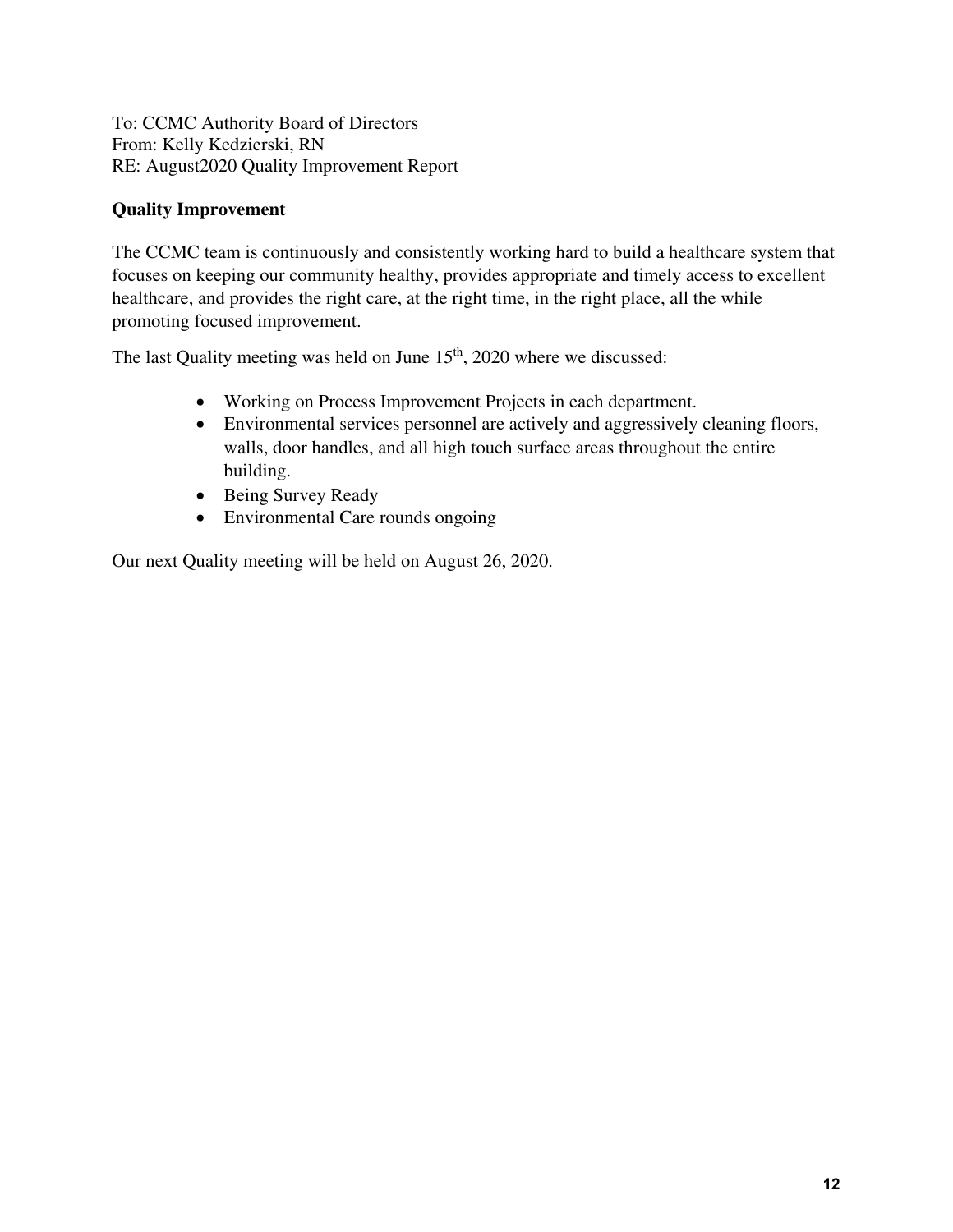

# Memorandum

To: CCMC Authority Board of Directors From: Hannah Sanders, MD CCMC CEO Subject: Approval of Delineation of Privileges for Hope Beatte, MD Date: 08/20/2020

**Suggested Motion:** "I move that the CCMC Authority Board of Directors approve the Delineation of Privileges for Hope Beatte, MD as presented."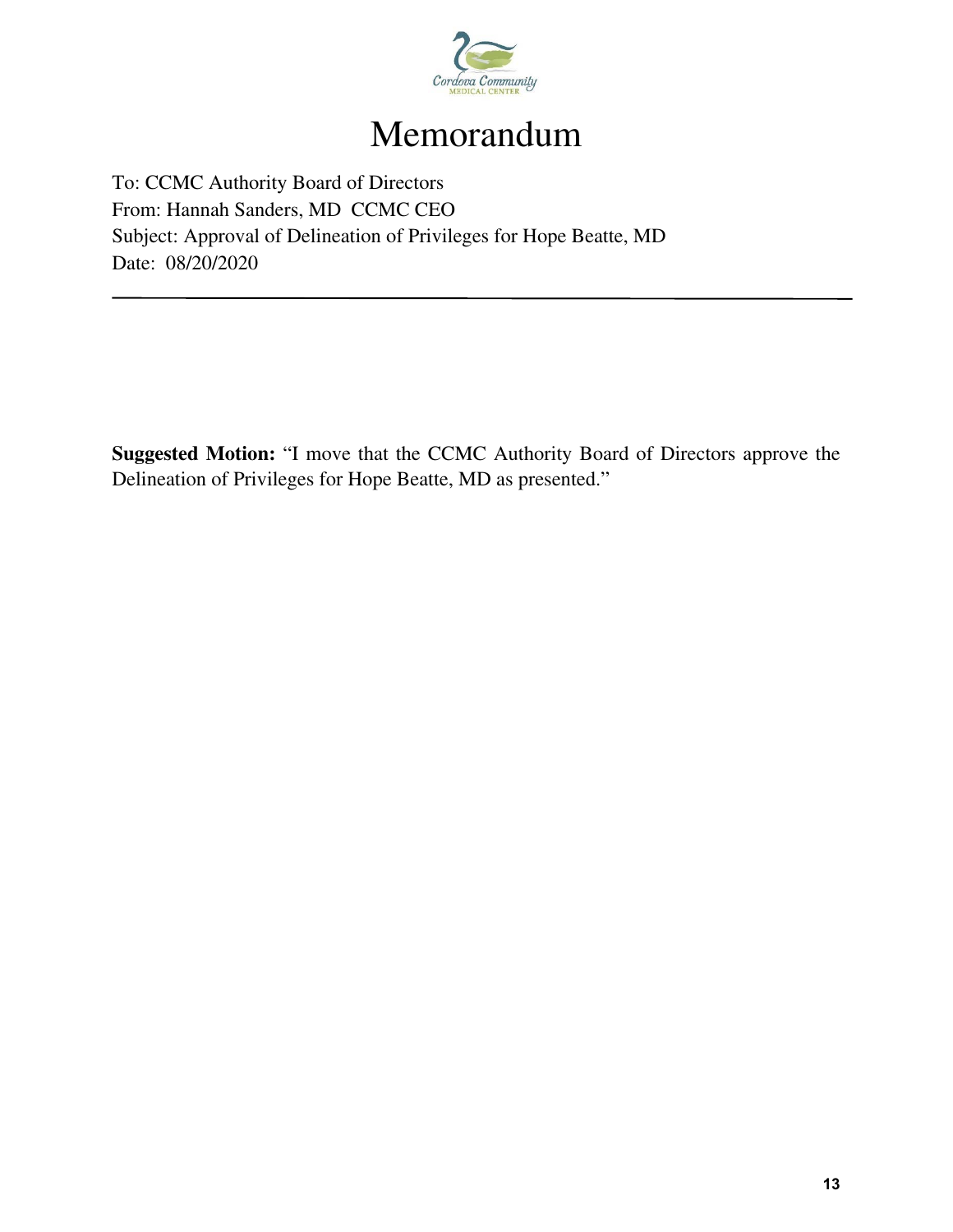| November 2020<br>◀ October<br>December $\blacktriangleright$ |                |                 |                 |                 |                 |                 |  |  |
|--------------------------------------------------------------|----------------|-----------------|-----------------|-----------------|-----------------|-----------------|--|--|
| <b>Sun</b>                                                   | <b>Mon</b>     | Tue             | Wed             | Thu             | Fri             | Sat             |  |  |
| $\vert$ 1                                                    | 2              | 3               | $\overline{4}$  | 5               | 6               | 7               |  |  |
| $\overline{\mathbf{8}}$                                      | $\overline{9}$ | $\overline{10}$ | $\overline{11}$ | $\overline{12}$ | $\overline{13}$ | 14              |  |  |
| $\overline{15}$                                              | 16             | $\overline{17}$ | 18              | $\overline{19}$ | $\overline{20}$ | $\overline{21}$ |  |  |
| $\overline{22}$                                              | 23             | $\overline{24}$ | $\overline{25}$ | 26 Thanksgiving | 27 Holiday Off  | 28              |  |  |
| $\overline{29}$                                              | 30             |                 |                 |                 |                 |                 |  |  |